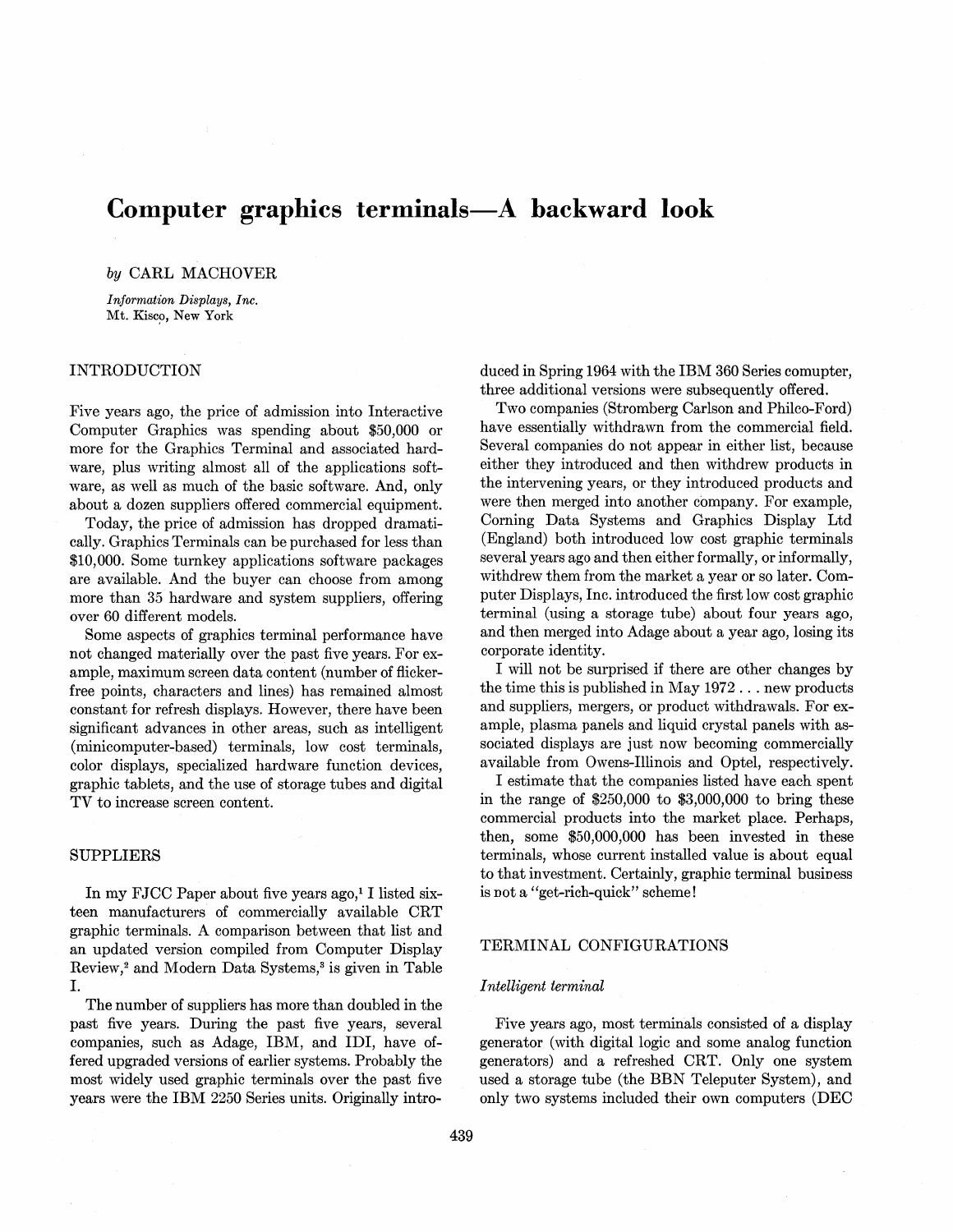| Company                                         | Supplier       | Intelligent<br>Terminal       | Storage<br>Tube          | Low Cost<br>Graphic           | Digital<br>$\operatorname{TV}$ | Scan-Conv.<br>TV         | Unlimited<br>Graphics<br><b>Buffered</b> | Unlimited<br>Graphics<br>Unbuffered |
|-------------------------------------------------|----------------|-------------------------------|--------------------------|-------------------------------|--------------------------------|--------------------------|------------------------------------------|-------------------------------------|
| Adage                                           | $-$ /2         | $-\frac{2}{2}$                | $-$ /2                   | $-\frac{2}{2}$                |                                |                          |                                          |                                     |
| AEG-Telefunken (Germany)                        | $-1/2$         | $\overline{\phantom{a}}$      |                          | $\overline{\phantom{m}}$      |                                |                          | $-1/2$                                   |                                     |
| Bunker-Ramo                                     | $-1/2$         | $-/2$                         | $\frac{1}{2}$            | $\overbrace{\phantom{13333}}$ |                                |                          |                                          |                                     |
| Computek                                        | $-1/2$         | $\overline{\phantom{a}}$      | $-1/2$                   | $-\frac{2}{2}$                | $-\sqrt{2}$                    |                          |                                          |                                     |
| Conograph                                       | $-$ /2         | $-$ /2                        | $-1/2$                   | $-/2$                         |                                |                          |                                          |                                     |
| Control Data Corporation (CDC)                  | 7/2            | $-/2$                         |                          | $\overline{\phantom{m}}$      |                                |                          | 7/2                                      |                                     |
| Data Disc                                       | $-$ /2         | $\overline{\phantom{m}}$      | $\overline{\phantom{0}}$ | $-1/2$                        | $-1/2$                         |                          | ---                                      |                                     |
| Digital Equipment Corporation<br>(DEC)          | 7/2            | 7/2                           | $-1/2$                   | $-1/2$                        |                                |                          |                                          | 7/2                                 |
| Evans & Sutherland                              | $-\frac{2}{2}$ |                               |                          | —<br>——                       |                                |                          |                                          | $-\frac{2}{2}$                      |
| Ferranti Ltd                                    | 7/2            | $-1/2$                        |                          |                               |                                |                          |                                          | 7/2                                 |
| Fujitsu                                         | $-$ /2         |                               |                          |                               | $\overline{\phantom{0}}$       |                          |                                          | $-\frac{2}{2}$                      |
| Hazeltine                                       | $-1/2$         | $\overline{\phantom{0}}$      |                          | --                            | $-1/2$                         |                          |                                          |                                     |
| Honeywell                                       | $-1/2$         | $\overline{\phantom{0}}$      |                          |                               |                                | ——                       | $-1/2$                                   |                                     |
| Imlac                                           | $-/2$          | $-1/2$                        |                          | $-1/2$                        |                                | ---                      | $\overline{\phantom{0}}$                 | $\equiv$                            |
| Information Displays, Inc. (IDI)                | 7/2            | $-\frac{1}{2}$                |                          | $-\frac{2}{2}$                |                                |                          | 7/                                       | 7/2                                 |
| Information International (III)                 | 7/2            | $\overbrace{\phantom{13333}}$ |                          | -                             |                                |                          |                                          | 7/2                                 |
| <b>International Business Machines</b><br>(IBM) | 7/2            | $-$ /2                        |                          |                               |                                |                          | 7/2                                      | --                                  |
| International Computer (ICL)                    | $-/2$          |                               |                          |                               |                                |                          |                                          | $-1/2$                              |
| International Tel & Tel (ITT)                   | 7/2            | $\overline{\phantom{0}}$      |                          | --                            |                                |                          |                                          | 7/2                                 |
| Lundy                                           | $-1/2$         |                               |                          |                               |                                |                          |                                          | $-\frac{2}{2}$                      |
| Marconi (England)                               | $-1/2$         |                               |                          |                               | $\overline{\phantom{0}}$       |                          | $\overline{\phantom{0}}$                 | $-1/2$                              |
| Monitor Systems                                 | $-1/2$         |                               |                          | -                             | $-1/2$                         |                          | $-\frac{2}{2}$                           | $-1/2$                              |
| Philco-Ford                                     | 7/             |                               |                          | --                            |                                | $\overline{\phantom{a}}$ | ---                                      | 7/                                  |
| Princeton Electronics                           | $-/2$          |                               |                          | $-\frac{1}{2}$                |                                | $-\frac{2}{2}$           | $\overline{\phantom{0}}$                 | $\overline{\phantom{m}}$            |
| Sanders Associates                              | 7/2            | $-1/2$                        |                          |                               |                                | ÷                        | 7/2                                      |                                     |
| SINTRA (France)                                 | $-1/2$         |                               |                          |                               |                                |                          | $\overline{\phantom{0}}$                 | $-\frac{2}{2}$                      |
| Standard Radio (Sweden)                         | $-/2$          | $\overline{\phantom{0}}$      |                          |                               |                                |                          | $\overbrace{\phantom{1232111}}$          | $-1/2$                              |
| Stromberg Carlson                               | 7/             | $\overline{\phantom{a}}$      |                          |                               |                                | ---                      | 7/                                       | $\overline{\phantom{m}}$            |
| Systems Engineering (SEL)                       | 7/2            | $-1/2$                        |                          |                               |                                |                          |                                          | 7/2                                 |
| <b>Systems Concepts</b>                         | $-\!/2$        | $-\frac{1}{2}$                |                          |                               |                                |                          |                                          | $-1/2$                              |
| Tasker                                          | 7/2            |                               |                          | $\overline{\phantom{0}}$      |                                |                          | 7/2                                      | 7/2                                 |
| Tektronix                                       | $-1/2$         |                               | $-1/2$                   | $-\frac{2}{2}$                |                                |                          |                                          | الشد                                |
| Toshiba                                         | $-1/2$         |                               |                          |                               |                                |                          | $\overline{\phantom{0}}$                 | $-\frac{2}{2}$                      |
| Vector General                                  | $-\frac{2}{2}$ |                               |                          |                               |                                |                          | $-1/2$                                   | $-1/2$                              |
| <b>UNIVAC</b>                                   | 7/2            |                               |                          |                               |                                |                          | 7/2                                      | 7/2                                 |
| Xerox Data Systems (XDS)                        | 7/2            |                               |                          |                               |                                |                          | 7/2                                      | 7/2                                 |
| <b>KEY</b><br>- No product.                     |                |                               |                          |                               |                                |                          |                                          |                                     |

TABLE I—Graphics Terminal Manufacturers Available Configurations Now & Then

7/2<-Supplier in 1971/72.

 $-$  Supplier in 1966/67.

and Bunker-Ramo). The other units used either nonprogrammable mass memories (such as core or drum) to refresh the display, or were refreshed from the core of the host computer.

In the past five years, the spectrum of configurations has significantly increased. Because of the sharp break in commercially available minicomputer prices, many more intelligent terminals<sup>4</sup> are now offered. A comment from the 1966 Computer Display Review<sup>5</sup> emphasizes the minicomputer price decline.

"In fact, the DEC 338 has a general-purpose PDP-8 satellite computer which operates independently of the display controller. While the DEC display may seem expensive, the PDP-8 alone is worth \$18,000."

Versions of the PDP-8 are now available for less than *one-third* of the 1966 price. Software supported intelligent terminals (which include their own commercial mini or midi GP computers) are now offered by Adage,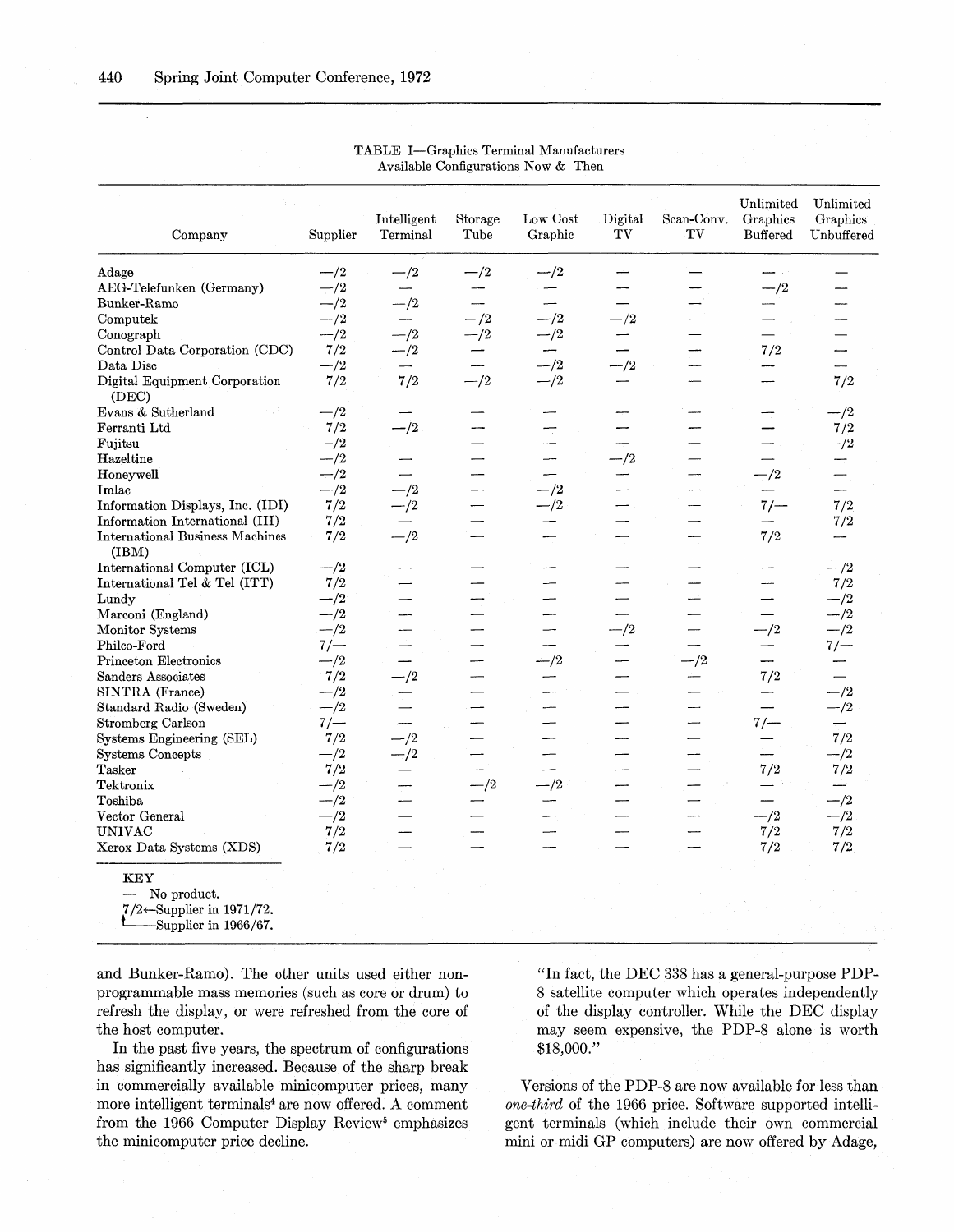Bunker-Ramo, CDC, DEC, IDI, IBM, Sanders and SEL. Conograph, Imlac and System Concepts furnish software supported intelligent terminals which use their own designed minicomputers.

Almost all other commercial graphic terminal suppliers are prepared to, or have interfaced their units to a variety of mini or other large scale host computers.

The 1966 Computer Display Review<sup>5</sup> could comment quite legitimately that:

"There are presently no generally accepted standards or methods for evaluating line-drawing equipment."

In an effort to remedy the situation, the Computer Display Review developed a series of quantitative measures for refreshed displays, based on the manufacturers data. Figure 1 shows the range of price and performance for the displays included in the 1966 Review, compared to the 1971 Review. Note that although the data content characteristics have not changed significantly (the range of flicker-free points, lines, characters and frames), the minimum cost per function has in general been greatly reduced.

#### *Low cost graphics terminals*

Storage tubes have introduced one of the major changes in terminal configurations. Until about four years ago, essentially all graphic terminals used refreshed CRT's, with tube sizes ranging from 16" round to 23" round . . . resulting in usable display areas of about 10"  $\times$  10" up to about 14"  $\times$  14". After Tektronix introduced the Model 611 X-Y Storage Tube Unit with a  $6'' \times 8''$  usable area, several companies including Computer Displays (now Adage), Computek, Tektronix, DEC, and Conograph, began to market

|                         |                          | 10 |                               | 100 |                         | 1000 |              | 10,000       |                      | 100,000 |
|-------------------------|--------------------------|----|-------------------------------|-----|-------------------------|------|--------------|--------------|----------------------|---------|
| 0.9<br>1.8 <sub>1</sub> | в<br>1966<br>1971        |    | MINIMUM POINT POSITION (USEC) |     |                         |      | 792          |              |                      |         |
|                         | INCHES/LONG LINE (8")    |    |                               |     | 300<br>193              |      | 1966<br>1971 |              | 18,000<br>111,110    |         |
|                         | INCHES/LINE (2")         |    |                               |     | $300 -$<br>163          |      | 1966<br>1971 |              | 12,000<br>$1 - 7565$ |         |
|                         | INCHES/SHORT LINE (1/2") |    |                               |     | 300 <sub>1</sub><br>145 |      | 1966<br>1971 | 4000<br>5515 |                      |         |
|                         | <b>CHARACTERS</b>        |    |                               |     | 500<br>444              |      | 1966<br>1971 | 6000         | 113,333              |         |

Figure la—Flicker free graphic functions



Figure lb—Cost per graphic function

interactive terminals based on the Model 611. These storage tube terminals marked the beginning of low cost CRT graphics . . . originally introduced in the \$12,000 to \$15,000 range, the units are now selling for about \$8000. In late October 1971, Tektronix introduced a limited graphic storage terminal selling for less than \$4000.

Within the past two years, several other low cost terminals (under \$10,000), using either refreshed displays or some form of TV (either scan conversion or digital TV), have been introduced. Included are refresh displays from Imlac and IDI, scan converter displays from Princeton Electronics, and digital TV displays from Data Disc.

Generally, these low cost units are available with varying levels of software support.

Typically, the low cost graphics terminals involve some compromise in terminal performance . . . such as small picture area, low contrast, restricted dynamic motion, poorer picture quality (lower resolution and some line drawing limitations), and no gray levels. However, for many applications, these are acceptable compromises.

#### *Long persistence phosphors*

In order to increase the flicker-free data content of refreshed displays, many terminals now use longpersistence phosphor CRT's. Until about three years ago, the only satisfactory long persistence phosphor was the P7 .. . a combination P19 phosphor for persistence and P4 for fast response (in order to use a light pen). This phosphor couples reasonable burn resistance with satisfactory performance in the 30 frame per second refresh range.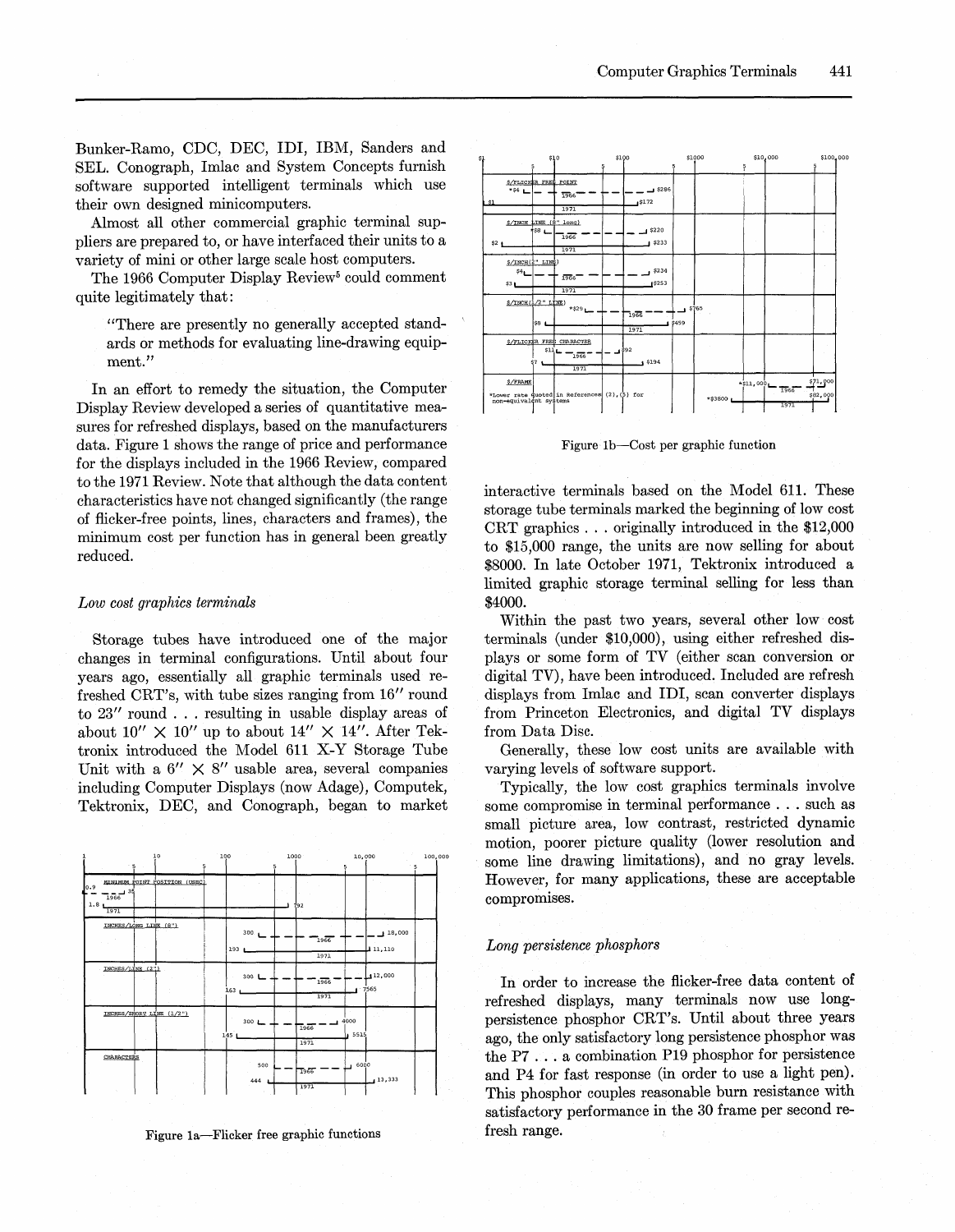$\sim$ 

#### TABLE II—3-D Picture Manipulation Software vs. Hardware Comparison

(Adapted from Reference 30)

|                             |                                                                                                                                                                   | <b>SOFTWARE</b>                                                                                                                                                                                                                               | <b>HARDWARE</b>                                                                    |                                                                                                                                                                           |  |  |
|-----------------------------|-------------------------------------------------------------------------------------------------------------------------------------------------------------------|-----------------------------------------------------------------------------------------------------------------------------------------------------------------------------------------------------------------------------------------------|------------------------------------------------------------------------------------|---------------------------------------------------------------------------------------------------------------------------------------------------------------------------|--|--|
|                             | <b>ITEM</b>                                                                                                                                                       |                                                                                                                                                                                                                                               | ANALOG                                                                             | DIGITAL                                                                                                                                                                   |  |  |
|                             | 1. Number of lines which can be rotated<br>flicker-free.                                                                                                          | Independent of rotation method. Depends only<br>upon display techniques.                                                                                                                                                                      |                                                                                    | May bef unction of picture com-<br>position if average line drawing<br>time less than matrix multiply<br>time. Line content then deter-<br>mined by matrix multiply time. |  |  |
|                             | 2. Time to calculate constant data, Assumes<br>approximately 600 machine cycles per<br>calculation.                                                               | Independent of rotation method. Approximately 0.5 millisecond per new angular position.                                                                                                                                                       |                                                                                    |                                                                                                                                                                           |  |  |
|                             | 3. Time to calculate rotated point (line).<br>(For Software, assumes approximately<br>170 machine cycles per calculation.)                                        | <b>130 USEC</b>                                                                                                                                                                                                                               | 1-6 USEC, due to trans-<br>5-10 USEC<br>formation array set-<br>tling time.        |                                                                                                                                                                           |  |  |
|                             | 4. Resident program size.                                                                                                                                         | Approx. 650 decimal<br>words                                                                                                                                                                                                                  | Approximately 300 decimal words.                                                   |                                                                                                                                                                           |  |  |
|                             | 5. Display list buffer size (including 3D and<br>2D display files), where $W$ is number of<br>words required to store 3D display file.                            | 2.3W                                                                                                                                                                                                                                          | W                                                                                  | w                                                                                                                                                                         |  |  |
|                             | 6. Number of lines that can be smoothly<br>dynamically rotated (without apparent<br>jump from frame to frame).                                                    |                                                                                                                                                                                                                                               |                                                                                    |                                                                                                                                                                           |  |  |
|                             | a. Maximum rate (180°/sec) beyond<br>which eye gives "strobe" effect at 30<br>cps refresh, P31 phosphor.<br>b. At 1°/second<br>c. At 2°/second<br>d. At 4°/second | 250 lines<br>2000 lines<br>1000 lines<br>500 lines                                                                                                                                                                                            | @30f/s.                                                                            | Limited by vector drawing time: number of vectors drawn                                                                                                                   |  |  |
|                             | 7. Perspective                                                                                                                                                    | Yes, incl. in routines                                                                                                                                                                                                                        | No, can be simulated by<br>Z dependent intensity<br>modulation for depth<br>cueing | $_{\rm Yes}$                                                                                                                                                              |  |  |
|                             | 8. Hidden Line                                                                                                                                                    | Yes, special cases pro-<br>cessed in real-time.                                                                                                                                                                                               | No, requires software.                                                             | No, requires software.                                                                                                                                                    |  |  |
| 9. Delta cost (approximate) |                                                                                                                                                                   | \$5000<br>Assumes additional 4K<br>memory increment<br>required. (3D program<br>650 words; 2D display<br>File #1 1675 words;<br>2D display File $#2$<br>1675 words.) How-<br>ever this increment<br>can be used in other<br>programs as well. | \$15,000<br>\$40,000                                                               | \$70,000                                                                                                                                                                  |  |  |

 $\overline{\mathscr{E}}$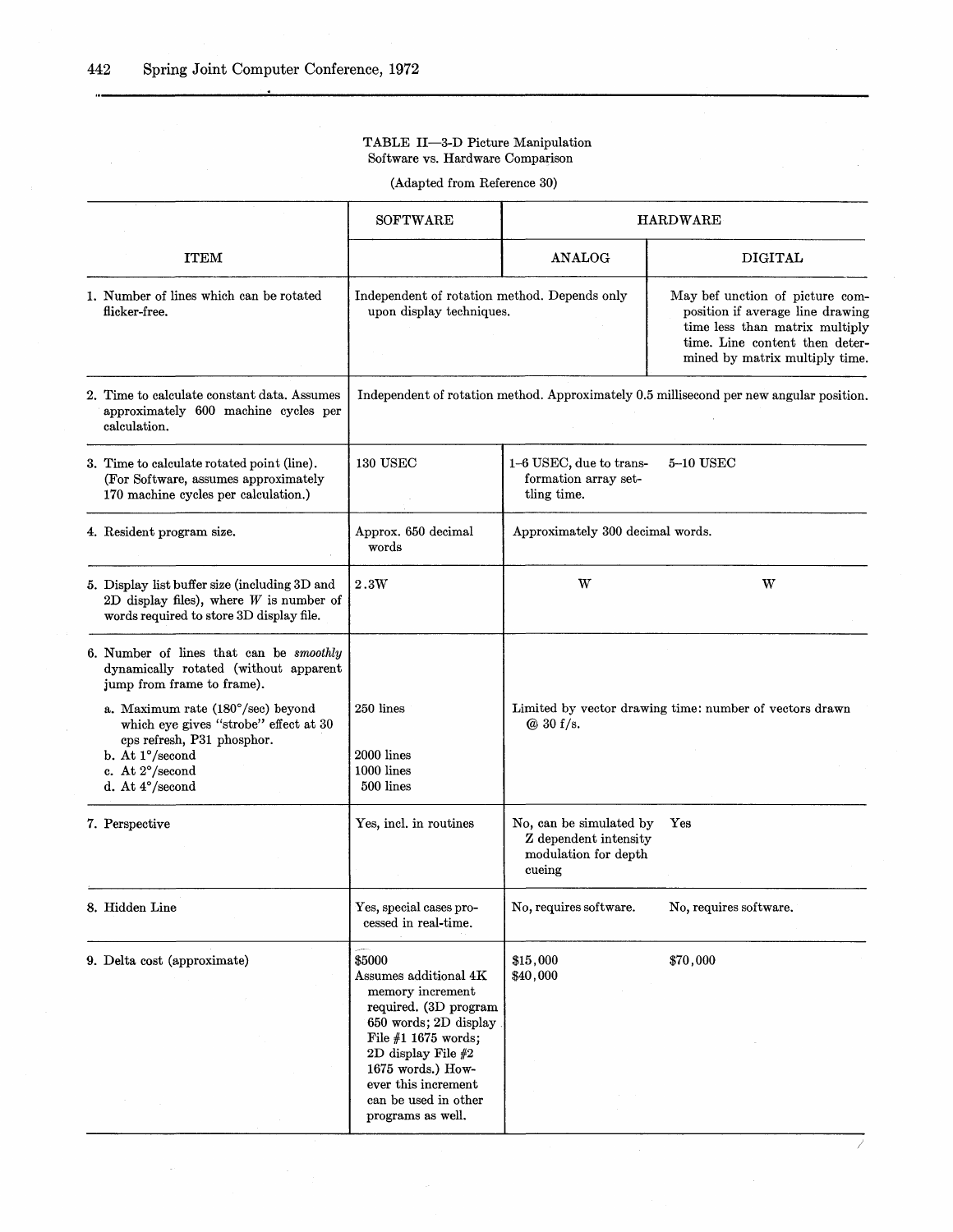|               | <b>TYPE</b>                  | <b>CAPABILITY</b>                         | <b>INPUT</b>                                  | <b>OUTPUT</b> | <b>EXAMPLE</b>                         | <b>COST PER</b><br><b>HOUR</b> |
|---------------|------------------------------|-------------------------------------------|-----------------------------------------------|---------------|----------------------------------------|--------------------------------|
|               | I Non-graphic teletype       | alphanumerics<br>only                     | keyboard                                      | keyboard      | ASR 33                                 | \$10                           |
|               | II Non-graphic refresher CRT | alphanumerics<br>only                     | keyboard                                      | display       | IBM 2260                               | \$15                           |
|               | III Graphic Storage Tube     | alphanumerics<br>and vector<br>generation | keyboard                                      | display       | ARDS and<br>Computek<br>without tablet | \$20                           |
| $\mathbf{IV}$ | Graphic Storage Tube         | alphanumerics<br>$\&$ vector $I/O$        | keyboard<br>$\&$ tablet                       | display       | ARDS and<br>Computek<br>with tablet    | \$30                           |
|               | V Graphic Refresher CRT      | alphanumerics<br>$\&$ vector $I/O$        | keyboard, light<br>pen, & function<br>buttons | display       | <b>IBM 2250</b><br><b>CDC 274</b>      | \$80 to \$150                  |

#### TABLE III—Cost per Console Hour (From Reference 7)

Recently, doped P39 phosphors, and the Ferranti L4 phosphor, have offered the same burn resistance with acceptable performance in the 16-25 frame per second refresh range.

#### *Hardware function generators*

Hardware vs. software trade-offs were continuously modified over the past five years. Most early systems included hardware line and character generation, some included circle generators, but picture manipulation and curve generation were done in software.

While this is still the predominant situation, some terminals including those manufactured by Adage, Conograph, Evans & Sutherland, Lundy, Sanders, and Vector General, offer 2-D and 3-D rotation hardware. Others, including those offered by Conograph, Lundy, and Sanders, offer some form of arbitrary curve generation hardware. Like most trade-offs, choosing hardware vs. software for these functions involve a clear understanding of the application in order to decide if the additional cost is warranted. Factors involved in such a trade-off study are illustrated in Table II.

## *Operator input devices*

Over the past five years, the light pen and keyboard have persisted as the predominant operator input devices for graphic terminals. Joysticks and trackballs are used occasionally, and there has been continuing, although not large, interest in the SRI MOUSE.<sup>6</sup>

Rapidly assuming a major role as an operator input device is the Graphic Tablet. Until the advent of the storage tube display, the Graphic Tablet was viewed simply as direct competition to the light pen. Early versions, such as the Rand Tablet (supplied by BBN), were relatively expensive, (about \$10,000 to \$15,000), but there evolved a number of devoted users. Sylvania entered the market with an analog version, the price level came down somewhat (about \$7000), but the lower priced light pen (about \$1500) continued to dominate.

However, the light pen could not be used with storage tube systems, and much attention became directed to the development of a lower cost graphic tablet. Currently, at least two, under \$3000, units are available; one from Science Accessories (the Graf Pen, using an acoustic principle) and the other from Computek (using a resistance technique). Undoubtedly others will be marketed.

## *Color displays*

Five years ago, color displays could be most readily obtained with TV techniques, using the commercial, color mask tube. Although there were some isolated usage of the color mask tube in random (non-TV) systems, the systems were costly, and relatively difficult to keep satisfactorily aligned. TV was not widely used for Computer Graphics.

Several years ago, a new color tube, the Penetron, was introduced by several tube manufacturers, including Thomas, Sylvania and GE. The Penetron uses a dual phosphor, and color changes (over the range from red, through orange, to green) are obtained by switching the anode potential, usually over a range from 6000 to 12,000 volts. Switching times are currently in the order of 150 USEC/color, and the tube seems best used in a non-synchronous field sequential mode. Penetron systems offer essentially the same resolution as convention monochromatic random positioned systems (as com-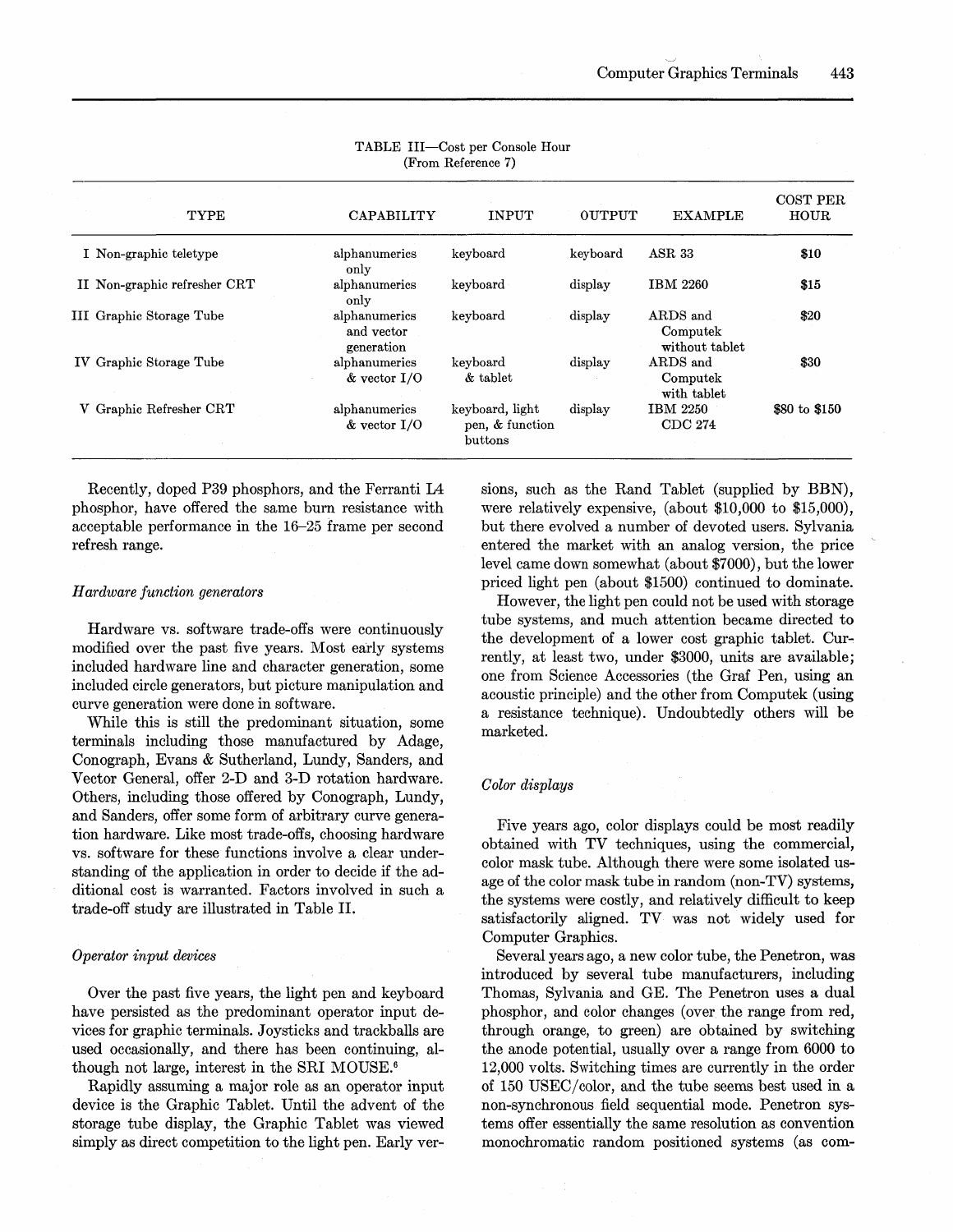pared to the lower resolution of commercial TV). At least one manufacturer (IDI) now offers the Penetron as an optional output display for both its low cost terminal (IDIgraf) and its higher cost intelligent terminal (IDIIOM), at a cost premium of about \$8000 per display.

## *Deflection systems*

Five years ago, most displays were magnetically deflected. In the terminals featuring fast hardware character generation (in the order of 10 USEC/character, or faster), the display usually included a second high speed deflection channel, either magnetic or electrostatic.

Currently, however, because of better deflection yoke design and improved transistor drivers, newer terminals, such as those supplied by IDI and Sanders, feature a single, wide bandwidth, magnetic deflection channel, capable of full screen deflection in 10 USEC, and capable of responding to characters written in about 3 USEC.

Improved tube and transistor design have also revived interest in electrostatically deflected displays. Storage tube systems use electrostatic deflection, but because of storage requirements, the writing speeds are relatively low. However, a new series of electrostatic, solid state, X-Y displays offered by Hewlett-Packard, feature fast deflection (1 USEC full screen), wide video bandwidth (5 MHz), good spot size (20 MIL), relatively large screen (up to  $19''$  rectangular), and low price (about \$3000).

A terminal manufacturer can now also buy "off-theshelf" magnetically deflected X-Y displays from suppliers such as Kratos and Optomation. Five years ago, Fairchild and ITT offered similar units, but they no longer market a commercial product.

### APPLICATIONS

Five years ago, commercial usage of graphic terminals was limited almost exclusively to Computer Aided Design and Simulation. Many other applications were being investigated, but each investigator was essentially a pioneer. Except for the software supplied by a computer manufacturer to support his terminal (such as CDC and IBM), each user had to "start from scratch."

Today, the situation is considerably improved (although there is much more that can be done). Most intelligent terminal suppliers furnish some graphic software, including graphic subroutines, operating systems and higher level languages. Some offer complete application packages for free-standing versions of their systems (such as the IDI Automatic Drafting System, IDADS). Others (such as CDC and IDI) offer emulator packages

that permit their terminals to appear like the IBM Series 2250 displays, and hence are capable of utilizing IBM, or IBM user, developed software. A number of systems organizations, such as Applicon and Computer Vision, also offer turnkey graphic terminal-based systems. These systems permit the user to use computer graphics for making PC boards and IC masks, without any further software investment. In fact, it appears now that most IC manufacturers are using terminal-based computer graphics.

Computer-Aided Design (CAD) remains a major application area, although reported usage is still concentrated in the Aerospace and Automotive industries. However, there appears to be increasing use in Architecture, Shipbuilding, and Civil Engineering.

Over the past five years, the use of graphic terminals in Utility Control has been accelerating. I estimate that about 10 percent of all investor owned utilities are now using or are planning to install graphic terminals for this purpose.

Enough commercial experience has been gained over the past few years to allow meaningful cost justifications to be prepared. The results of one survey giving console costs per hour billed to users for various types of consoles<sup>7</sup> are given in Table III. Five years ago, much justification for computer graphics was based on faith!

## PUBLICATIONS, COURSES AND SEMINARS

Certainly, one measure of growth (or at least interest) in a field is the amount published, or the number of related discussions. In the past five years, several engineering level display and computer graphics texts, relating to computer displays, have been published<sup>8, 9, 10, 11</sup> and numerous national and international meetings have been held. References 12-16 list several representative meetings. Several universities, including the University of California, the University of Michigan, Stanford, the University of Wisconsin, and Brooklyn Polytechnic, have sponsored short courses oriented to displays and computer graphics. ACM organized a special interest group for graphics (SIGGRAPH), and the Society for Information Display continues to flourish. Annual or periodic graphic terminal equipment surveys have become common like those published by Keydata\* Corporation,<sup>2,5</sup> Modern Data Systems,<sup>3</sup> Auerbach Corporation,<sup>17</sup> Data Product News,<sup>18</sup> Computer Design,<sup>19</sup> and Computer Decisions.<sup>20</sup> Even the American Management Association,<sup>21</sup> the Harvard Business Review,<sup>22</sup> Scientific American,<sup>23</sup> Newsweek,<sup>24</sup> and the Jewish Museum<sup>25</sup> have

<sup>\*</sup> In late 1971, Keydata Corporation sold its publishing business to GML Corporation.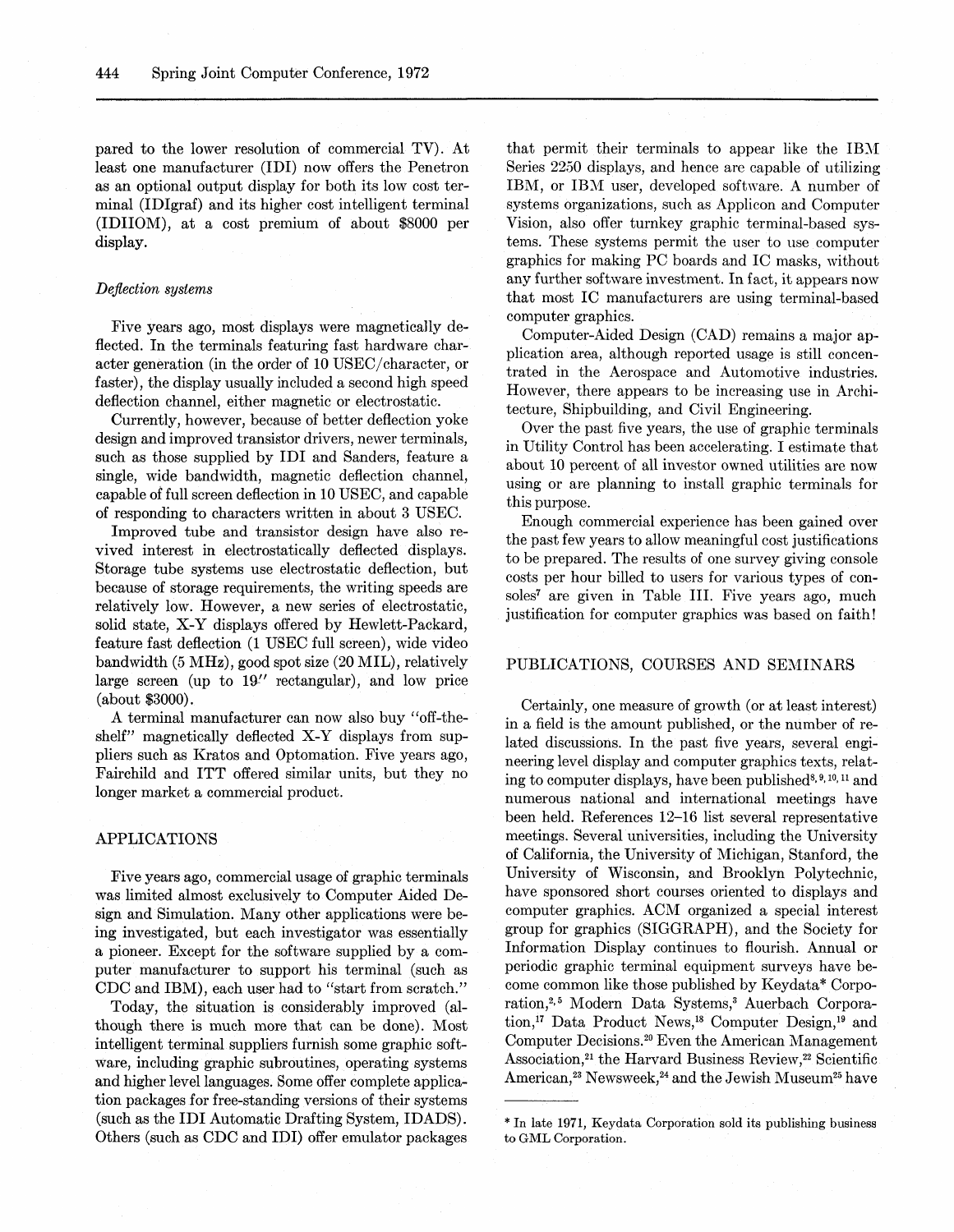taken note of computer graphics. Computer graphics terminals were featured on several national TV shows, like the David Frost Show and San Francisco Airport.

A few of the Seminars were concerned with "breast beating". It became increasingly popular in 1969 and 1970 to ask the question, "Why hasn't computer graphics lived up to its initial promise .. . a terminal in every home and office?"<sup>26, 27</sup> Early predictions of a \$200,000,000 market by 1970<sup>28</sup> were not being fulfilled. As a participant in many of these sessions, I felt that the question was being "begged". Some of the applications predicted for graphic terminals were being effectively handled by A/N CRT terminals (of which there are now estimated to be some 75,000 units installed).

The growth in other applications depended on a consolidation and analysis of results from the previous year's efforts. Still others couldn't be exploited until appropriate software, or less expensive hardware became available. And, 1970 was a miserable business year, anyway!

During these sessions, my position was, and continues to be, that although some early predictions were overly optimistic, conditions now exist for attractive growth. A number of market surveys, and projections have been published in the last five years . . . but the future is the province of another speaker in this session. Some review of the past five years might provide a useful bridge, however. For commercial applications, the consensus is that there are currently about 1200 high cost graphic terminals and about 700 low cost graphic terminals installed.<sup>29</sup> Five years ago, there were probably (my guesstimate) about 300 high cost graphic terminals installed. There were no low cost graphic terminals.

## WHAT DIDN'T QUITE MAKE IT

As shown in Table I, almost all suppliers from five years ago are still offering commercial equipment. Several products and concepts which seemed promising during the period didn't quite make it though. For example, about four years ago, a British company, Graphic Displays Ltd, had an interesting idea for a low cost graphic terminal. The ETOM 2000 coupled an inexpensive drum memory to a long persistent phosphor display. Operator input was achieved with an X-Y mechanical table arrangement. Apparently technical problems and limited customer acceptance scuttled the project.

Corning Data Systems exploited a photochromic storage technique in their Corning 904 terminal. For about \$20,000, the customer was offered a storage display with hard copy output, and extensive software support. But Corning couldn't find a large enough

market and withdrew the product. All was not lost, however, because they were able to sell the software package to Tektronix.

Ported CRT's seemed to be a promising techn'que five years ago. However, the added cost and complexity limited the use to selected military applications, and there is little current commercial interest in the configuration.

Many practitioners expected (or at least hoped) that there would be a universal higher level graphics language by now . . . but that didn't quite make it, either!

## SUMMARY

#### It was an exciting five years!

New suppliers, new products, and new applications surfaced during this period. Because of lower cost terminals and turnkey software/hardware systems, the use of graphic terminals began to spread beyond the Fortune 500 . . . beyond the Aerospace and Automotive Industries.

Generally, terminal performance was maintained, while prices were lowered. This was a reasonable trend since most applications were not hardware limited.

Of necessity, a survey paper like this tends to be superficial. For every example cited, several more may exist. But the purpose has been to give the sense of movement over the past five years, perhaps at the expense of some detail.

Usually, this kind of paper ends with a forecast... a prediction of things to come. Fortunately (since predictions have a habit of coming back to haunt), the seer's mantle has been placed firmly on another speaker's shoulders!

#### REFERENCES

1 C MACHOVER

*Graphic CRT terminals*—*Characteristics of commercially available equipment* 

- AFIPS CONFERENCE PROCEEDINGS Vol 31 1967 Fall Joint Computer Conference Thompson Book Company-Washington D C
- 2 *Computer Display Review, 1971*
- Key data Corporation 108 Water Street Watertown Massachusetts
- 3 *Interactive CRT terminals, Part 1-full graphic CRT terminals & systems*
- Modern Data June 1971 pp 44-55
- 4 C MACHOVER *The intelligent terminal* 
	- Paper presented at the University of Illinois "Pertinent Concepts in Computer Graphics" Conference 30 March-2 April 1969

5 *Computer Display Review, 1966* 

Adams Associates Inc Bedford Massachusetts p V.214.0